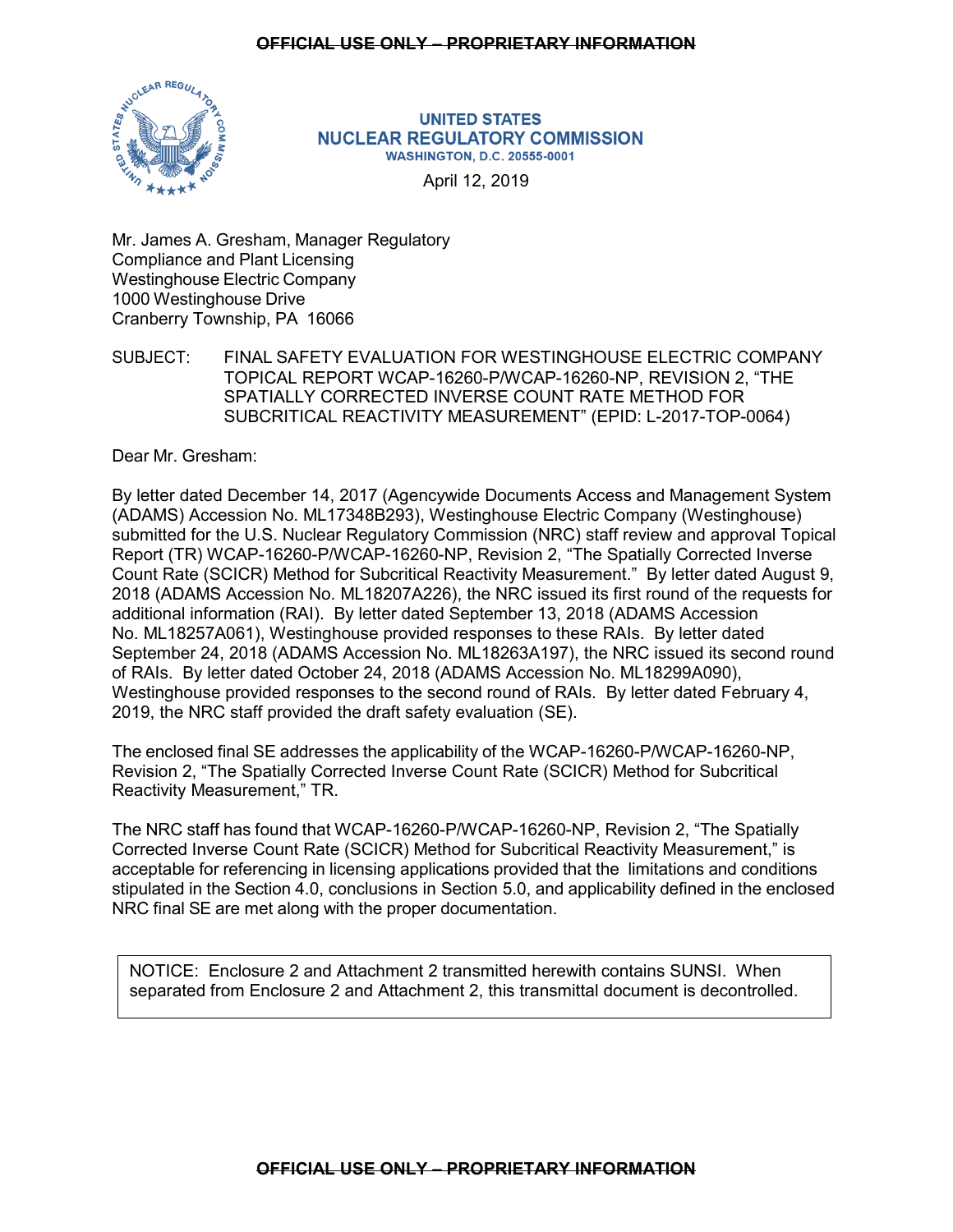## **OFFICIAL USE ONLY – PROPRIETARY INFORMATION**

## J. Gresham  $-2$  -

Our acceptance applies only to material provided in the subject TRs. In accordance with the guidance provided on the NRC website, we request that Westinghouse publish accepted proprietary and non-proprietary versions of these TRs within three months of receipt of this letter. The accepted versions shall incorporate this letter and the enclosed final SE after the title page. Also, they must contain historical review information, including NRC RAIs and your responses. The accepted versions shall include an "-A" (designating accepted) following the TRs identification symbol.

As an alternative to including the RAIs and RAI responses behind the title page, if changes to the TRs were provided to the NRC staff to support the resolution of RAI responses, and the NRC staff reviewed and approved those changes as described in the RAI responses, there are two ways that the accepted version can capture the RAIs:

- 1. The RAIs and RAI responses can be included as an Appendix to the accepted version.
- 2. The RAIs and RAI responses can be captured in the form of a table (inserted after the final SE) which summarizes the changes as shown in the approved version of the TRs. The table should reference the specific RAIs and RAI responses which resulted in any changes, as shown in the accepted version of the TRs.

If future changes to the NRC's regulatory requirements affect the acceptability of this TR, Westinghouse will be expected to revise the TR appropriately or justify its continued applicability for subsequent referencing. Licensees referencing this TR would be expected to justify its continued applicability or evaluate their plant using the revised TR.

Sincerely,

# */RA Jason Paige for/*

Dennis C. Morey, Chief Licensing Processes Branch Division of Licensing Projects Office of Nuclear Reactor Regulation

Docket No. 99902038

Enclosures: As stated